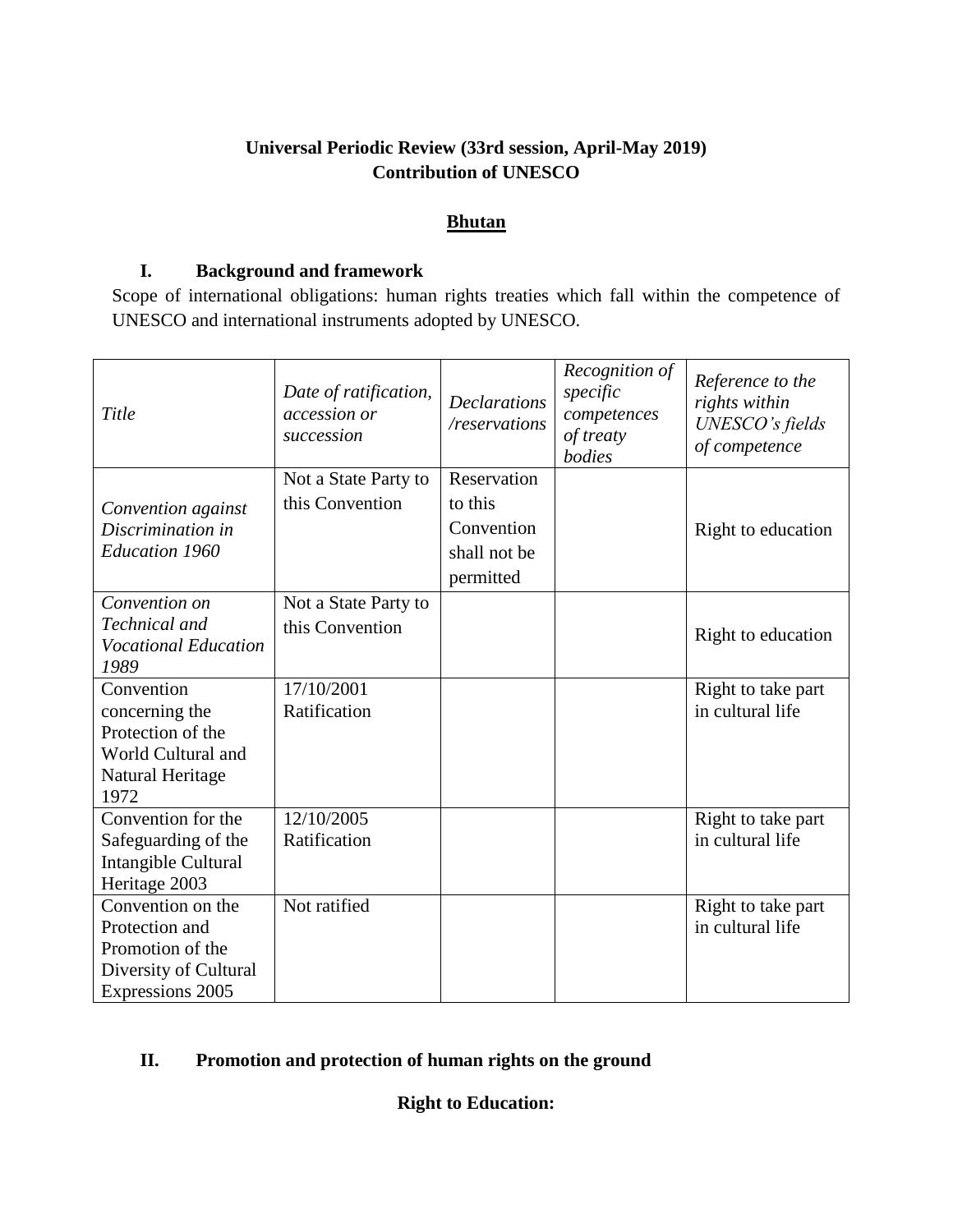1. The **Constitution (2008) of the Sovereign Kingdom of Bhutan<sup>1</sup>** contains provisions on education but does not explicitly enshrine the right to education. **Article 9 (15)** states that "The State shall endeavour to provide education for the purpose of improving and increasing knowledge, values and skills of the entire population with education being directed towards the full development of the human personality." **Article 9 (16)** adds that "The State shall provide **free education** to all children of school going age up to tenth standard (…)". **Article 7 (15)** asserts that "All persons are **equal before the law** and are entitled to equal and effective protection of the law and shall not be discriminated against on the grounds of race, sex, language, religion, politics or other status". Bhutan **does not have** a legislative framework on education.

## **Freedom of opinion and expression**

 $\triangleright$  Constitutional and Legislative Framework:

2. The Constitution of Bhutan in Article 7 guarantees freedom of speech and opinion and the freedom of the press, radio and television and other forms of dissemination of information, including electronic. <sup>2</sup>

3. Defamation and libel are criminal offences under Articles 317 and 320 of Bhutan Penal Code.<sup>3</sup> Under Article 319 and 321, which carry punishment of fines and a maximum of three years of imprisonment. The National Security Act (1992) also forbids criticism of the king and the political system.

4. A freedom of information law was passed in Bhutan in 2014 but it is yet to be cleared by the Upper House.<sup>4</sup>

## $\triangleright$  Implementation of Legislation:

5. The Ministry of Information and Communication and the Bhutan Infocomm and Media Authority, as per the Bhutan Information, Communications and Media Act of 2006 are in charge of regulating the broadcasting and ICT sector in Bhutan. The Minister of Information and Communication appoints the Director of the Authority and its members.<sup>5</sup>

## $\triangleright$  Safety of Journalists:

6. UNESCO recorded no killing of journalists in Bhutan since 2008. Journalists are able to work in a safe environment.

## **III. Review and specific recommendations**

7. A number of recommendations was addressed to Bhutan during the previous UPR cycle concerning the necessity to enhance access to quality education for all. Recommendations stressed

l <sup>1</sup> <http://www.unesco.org/education/edurights/media/docs/d99d404ee15ad45d801479351985e460ee524522.pdf>

<sup>2</sup> <http://gov.bt/wp-content/uploads/2017/08/Constitution-of-Bhutan-Eng-2008.pdf>

<sup>3</sup> [http://www.nationalcouncil.bt/wp-content/uploads/2011/02/PCode\\_En\\_04.pdf](http://www.nationalcouncil.bt/wp-content/uploads/2011/02/PCode_En_04.pdf)

<sup>4</sup> <http://www.wipo.int/wipolex/en/profile.jsp?code=BT>

<sup>5</sup> <http://www.asianlii.org/bt/legis/laws/bicama2006402/>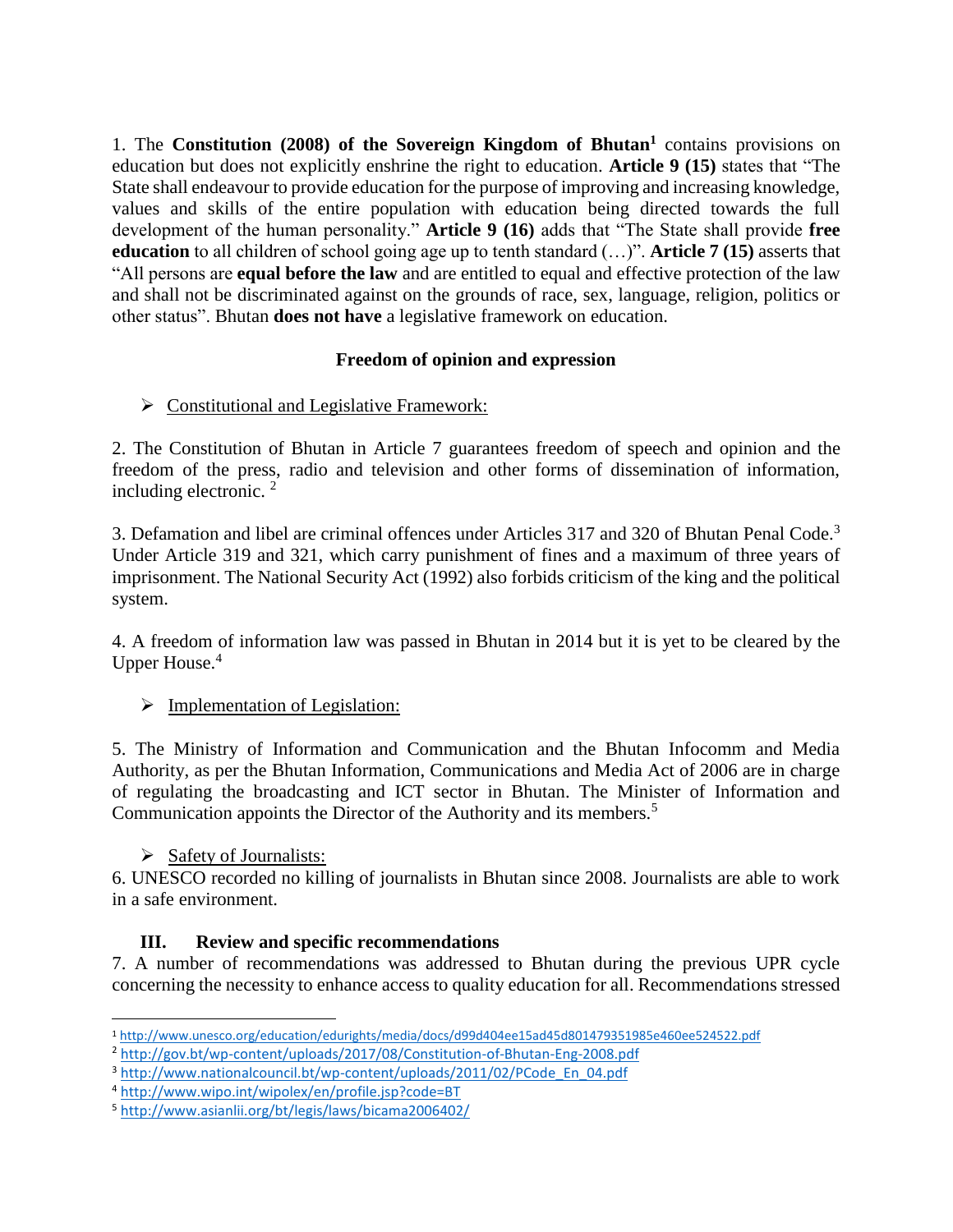the need to develop measures to address discrimination and strengthen access to quality education for women and girls, children with disabilities, children from lower economic backgrounds and rural areas, and children from ethnic and religious communities. They highlighted the need for increasing human rights education and measures to address harmful practices.

Legislative framework

- In the context of Sustainable Development Goal 4, it should be noted that ratifying the UNESCO 1960 Convention against Discrimination in Education would provide Bhutan with a supportive legal environment for all efforts made towards providing and ensuring "inclusive and equitable quality education and lifelong learning opportunities for all".
- The **absence of a legislative framework on education** represents a major challenge to the full enjoyment of the right to education. Progress could be made with regard to developing national legislation in the field of education.
- The **Child Care and Protection Act of 2011<sup>6</sup>** contains provisions on education. Nevertheless, they remain limited, while some of them only consider children to be "in difficult circumstances".

Education policy

- Bhutan is one of the countries which, between 2010 and 2015, had the highest increase in **education expenditure** as a share of GDP (5.9% of the GDP and 17.8% of total government expenditure in  $2014$ <sup>7</sup>.
- Bhutan adopted a strategic document on education entitled "**Bhutan Education Blueprint 2014-2024**" 8 . Chapter 4 of the document covers Bhutan's "*recommended shifts*" in education, Chapter 5 provides insights for these shifts to be implemented.

Access to education

• Bhutan has nearly reached **universal primary education enrolment** (98.5%)<sup>9</sup>. Initiatives have included requirements that every school is not more than an hour's walking distance  $away<sup>10</sup>$ .

**Concerns** were expressed over **the impact of "central schools"** on the child's development and right to family life $11$ .

- Positive measures include **scholarships** for children from economically disadvantaged families $^{12}$ .
- Access to secondary and tertiary education remains limited. Although participation in secondary education has increased, the gross enrolment ratio was only equal to 50% in

<sup>8</sup> <https://www.globalpartnership.org/content/bhutan-education-blueprint-2014-2024>

l <sup>6</sup> <http://www.ilo.org/dyn/natlex/docs/ELECTRONIC/98256/116846/F269704338/BTN98256.pdf>

<sup>7</sup> Global Education Monitoring Report, Education for People and Planet: Creating Sustainable Futures for All, p475. <http://unesdoc.unesco.org/images/0024/002457/245752e.pdf>

<sup>9</sup> Consideration of reports submitted by States parties under article 44 of the Convention, Committee on the Rights of the Child, p33[, https://tbinternet.ohchr.org/\\_layouts/treatybodyexternal/Download.aspx?symbolno=CRC%2fC%2fBTN%2f3-5&Lang=en](https://tbinternet.ohchr.org/_layouts/treatybodyexternal/Download.aspx?symbolno=CRC%2fC%2fBTN%2f3-5&Lang=en) <sup>10</sup> Ibid, p32.

<sup>11</sup> Concluding observations on the combined third to fifth periodic reports of Bhutan, Committee on the Rights of the Child, p9, [https://tbinternet.ohchr.org/\\_layouts/treatybodyexternal/Download.aspx?symbolno=CRC%2fC%2fBTN%2fCO%2f3-5&Lang=en](https://tbinternet.ohchr.org/_layouts/treatybodyexternal/Download.aspx?symbolno=CRC%2fC%2fBTN%2fCO%2f3-5&Lang=en)

<sup>&</sup>lt;sup>12</sup> Consideration of reports submitted by States parties under article 44 of the Convention, Committee on the Rights of the Child, p13.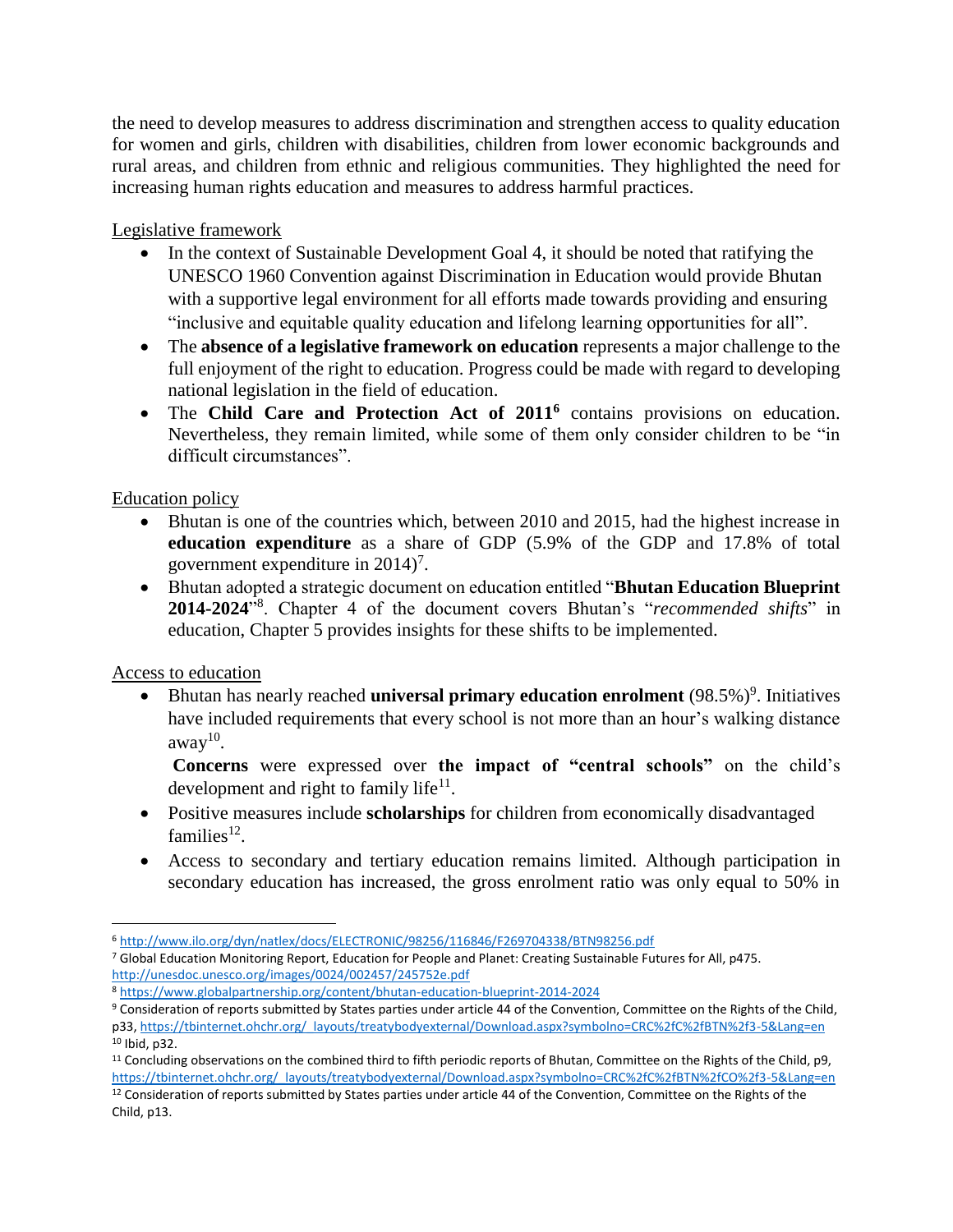2012<sup>13</sup> . **Adult literacy** remains a big challenge with the adult literacy rate equal to 57% in  $2014^{14}$ . **Dropout and repetition rates** in primary and secondary remain prevalent<sup>15</sup>.

Quality education

- "Under-prepared teachers, lack of appropriate curricula resources, and poor instructional leadership and in-service training  $\ldots$ <sup>16</sup> are critical elements underlying **poor quality** education. Education facilities also remain limited<sup>17</sup>.
- Bhutan set up the Bhutan Education Endowment Fund in 2013 to improve education quality<sup>18</sup>. Bhutan has one of the lowest student-teachers ratios (at 22 students per teacher) in the South-East Asia region $19$ .

Non-discrimination and inclusive education

- There was improvement in reducing **gender disparity** in primary and secondary education, with 49% students enrolled in primary education who are girls<sup>20</sup>. If female teachers represented 41% of the teacher staff in 2014, they only made up 39% and 27% of the teaching staff in secondary and tertiary education that year $^{21}$ .
- Bhutan **lacks a legislative and policy framework on disability** which inherently affects the provision of adequate educational services to people with special needs. Children at higher risk of disability, especially children with mental impairments, are more likely to be denied their right to education than others<sup>22</sup>. Among positive measures, Bhutan conducted studies regarding the situation of, and the services available to children with disabilities and endorsed the **Standards for Inclusive Education** at the National Education Conference  $(2017)^{23}$ . Bhutan reported the creation of 14 inclusion schools and the training of 259 teachers on including education as of  $2013^{24}$ .
- The situation of **children of Nepalese ethnic origin** remains problematic, with limited information provided to them on the enjoyment of their rights, and important discrimination against them. The lack of adequate documentation often prevents them from accessing education and enjoying their educational rights<sup>25</sup>.

<http://unesdoc.unesco.org/images/0022/002256/225660e.pdf>

 $\overline{a}$ <sup>13</sup> EFA Global Monitoring Report, Education for all 2000-2015 – Achievements and Challenges, p112, <http://unesdoc.unesco.org/images/0023/002322/232205e.pdf>

<sup>&</sup>lt;sup>14</sup> Global Education Monitoring Report, Education for People and Planet: Creating Sustainable Futures for All, p455.

<sup>15</sup> Concluding observations on the combined third to fifth periodic reports of Bhutan, Committee on the Rights of the Child, p10. <sup>16</sup> P16 [http://www.nationalplanningcycles.org/sites/default/files/country\\_docs/Bhutan/ndp\\_bhutan.pdf](http://www.nationalplanningcycles.org/sites/default/files/country_docs/Bhutan/ndp_bhutan.pdf)

<sup>&</sup>lt;sup>17</sup> Global Education Monitoring Report, Education for People and Planet: Creating Sustainable Futures for All, p463.

<sup>&</sup>lt;sup>18</sup> Consideration of reports submitted by States parties under article 44 of the Convention, Committee on the Rights of the Child, p35.

<sup>19</sup> Ibid, p34.

<sup>&</sup>lt;sup>20</sup> Global Education Monitoring Report, Accountability in Education: Meeting our Commitments, p318. <http://unesdoc.unesco.org/images/0025/002593/259338e.pdf>

<sup>&</sup>lt;sup>21</sup> Global Education Monitoring Report, Education for People and Planet: Creating Sustainable Futures for All, p447.

<sup>&</sup>lt;sup>22</sup> EFA Global Monitoring Report, Teaching and Learning: Achieving Quality for All, p56,

<sup>&</sup>lt;sup>23</sup> Concluding observations on the combined third to fifth periodic reports of Bhutan, Committee on the Rights of the Child, p7.

<sup>&</sup>lt;sup>24</sup> Consideration of reports submitted by States parties under article 44 of the Convention, Committee on the Rights of the Child, p25.

<sup>&</sup>lt;sup>25</sup> Concluding observations on the combined third to fifth periodic reports of Bhutan, Committee on the Rights of the Child, p10.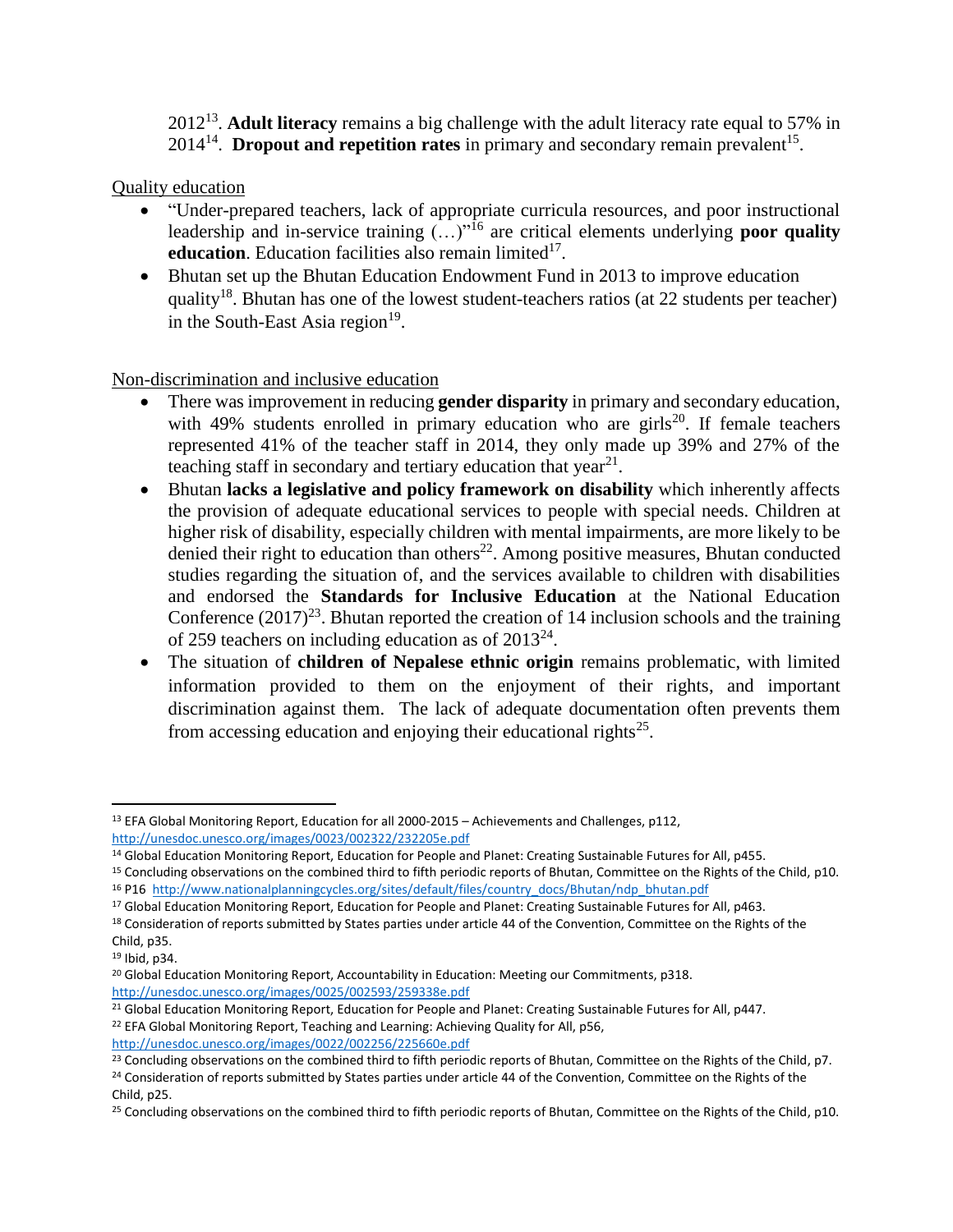#### Harmful practices & human rights education

- Bhutan took some measures to prevent child marriage through the adoption of the **Adolescent Health Programme and Education on Adolescent Sexual and Reproductive Health<sup>26</sup>**. It also participated in the regional Action Plan to End Child Marriage of the South Asia Initiative to end Violence Against Children<sup>27</sup>. Despite these efforts, the prevalence of child marriage, particularly in rural areas continues<sup>28</sup>.
- The **National Adolescent Health Strategic Plan 2013-2018<sup>29</sup>** identifies inclusion of health education as a strategy to empower adolescents to engage in health-promoting behaviours.
- Inclusion of human rights national curricula frameworks was reported to be low between 2005 and 2015<sup>30</sup>.

## **IV. Specific recommendations**

- 8. Bhutan should be strongly encouraged to ratify the Convention against Discrimination in Education.
- 9. Bhutan should be strongly encouraged to intensify its efforts to develop national legislation in order to guarantee the right to education for all.
- 10. Bhutan should be encouraged to continue its efforts to guarantee access to education for all, especially vulnerable groups including women and girls, children with disabilities, children from disadvantaged backgrounds, rural areas and ethnic minorities.
- 11. With regard to inclusive education, Bhutan should be strongly encouraged to develop a legislative and policy framework on disability based on a human-rights approach.
- 12. Bhutan should be strongly encouraged to address discrimination against children from ethnic minorities, in particular of Nepalese origin, and improve their access to educational services.
- 13. Bhutan should be encouraged to submit comprehensive national reports for the periodic consultations on UNESCO's education-related standard-setting instruments.
- 14. Bhutan should be encouraged to share with UNESCO any relevant information to update its country profile on UNESCO's Observatory on the Right to Education<sup>31</sup>.

\*\*\*

## **Freedom of opinion and expression**

- 15. Bhutan is encouraged to introduce a freedom of information law that is in accordance with international standards and to ensure progress on the Sustainable Development Goal 16.10 concerning public access to information and fundamental freedoms.
- 16. Bhutan is further encouraged to decriminalize defamation and to place it in the civil code in line with international standards.

 $\overline{\phantom{a}}$ 

<sup>26</sup> Ibid, p6.

<sup>27</sup> Ibid.

<sup>&</sup>lt;sup>28</sup> Global Education Monitoring Report, Education for People and Planet: Creating Sustainable Futures for All, p447.

<sup>&</sup>lt;sup>29</sup> Consideration of reports submitted by States parties under article 44 of the Convention, Committee on the Rights of the Child, p29.

<sup>30</sup> Global Education Monitoring Report, Education for People and Planet: Creating Sustainable Futures for All, p447.

<sup>31</sup> <http://www.unesco.org/education/edurights/index.php?action=countries&lng=en>